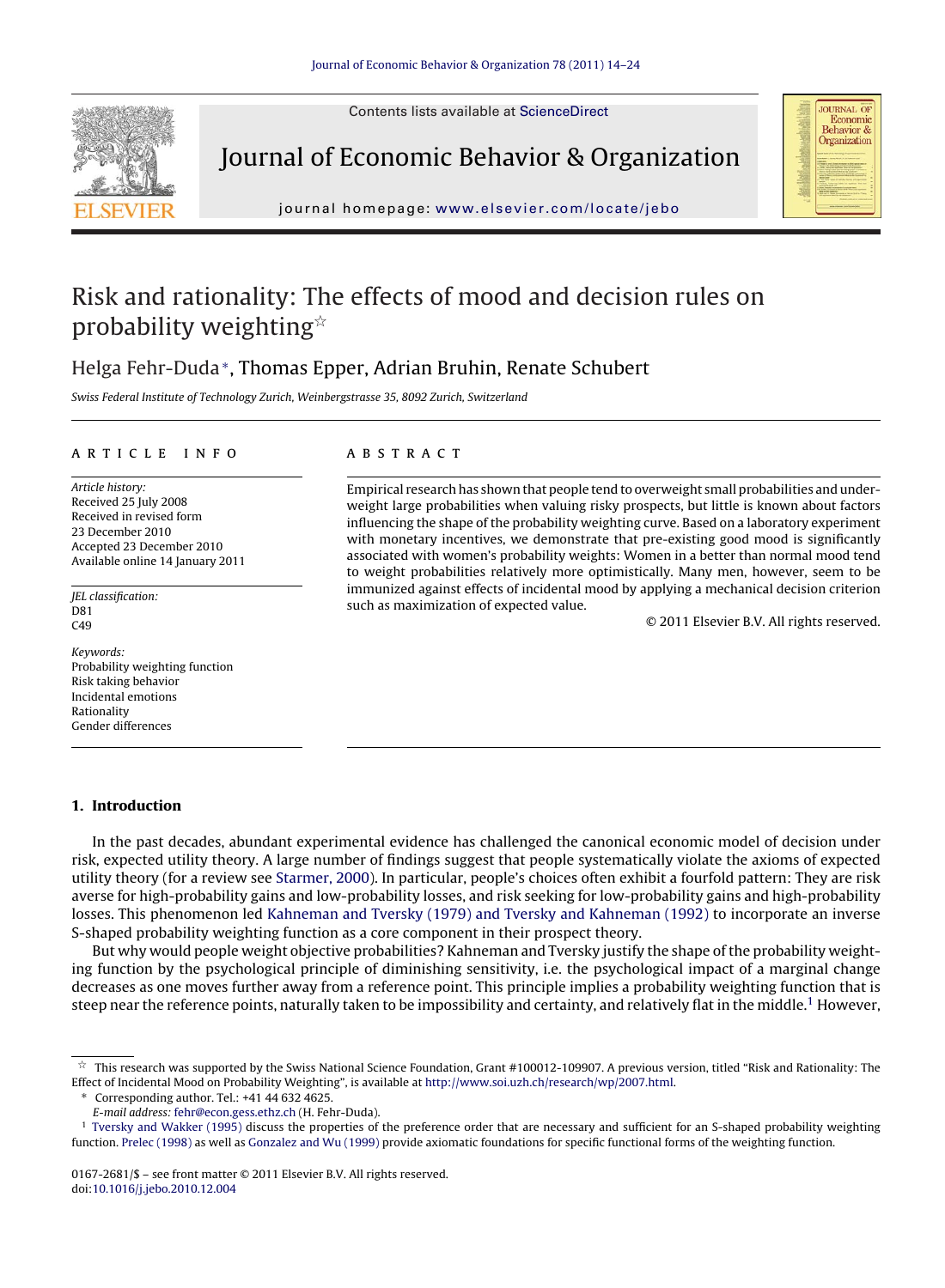there is vast individual heterogeneity in the specific shape of the probability weighting function. So far, little is known about factors driving the curvature of the probability weighting function, let alone about determinants of individual differences. One exception is the decision maker's gender: On average, women's probability weighting curves depart more strongly from linear weighting than do men's curves ([Bruhin et al., 2010\).](#page-9-0)

Several generalizations of expected utility theory offer a rationale for the shape of the probability weighting function by invoking anticipated emotions [\(Bell, 1982; Loomes and Sugden, 1986; Gul, 1991; Wu, 1999\).](#page-9-0) Recently, for instance, [Walther \(2003\)](#page-10-0) has shown that an S-shaped transformation of probabilities may result if decision makers anticipate elation or disappointment at the time when uncertainty is resolved. His model of affective utility predicts that higher sensitivity to anticipated emotions leads to greater departures from linear probability weighting.<sup>2</sup>

While anticipated emotions have been integrated into economic models of behavior under risk, this is not the case for incidental emotions, like mood states or emotions carried over from recent experiences, which have no causal link to the decision at hand. In the psychology literature, there is a large body of empirical evidence on the effects of incidental emotions on judgment and decision making ([Loewenstein and Lerner, 2003; Pham, 2007\).](#page-10-0) Numerous studies show that incidental mood states generally have mood-congruent effects on perception and object valuation. Risks are perceived to be higher under negative moods than under positive moods [\(Johnson and Tversky, 1983; Wright and Bower, 1992\).](#page-9-0)<sup>3</sup> In these studies, probabilities are typically not presented as objective numbers but have to be assessed subjectively. [Wright](#page-10-0) [and Bower \(1992\)](#page-10-0) also detected a susceptibility effect. When judging more frequently occurring events participants exhibit higher susceptibility to mood states than when judging less frequent ones.

It is an open question whether these results on probability assessment carry over to the valuation of risky prospects with stated objective probabilities. If so, risk preferences may be less stable than assumed by economic theory, and subject to factors completely irrelevant to the decision at hand. The experimental literature reports that subjects often choose differently when confronted with the same decision problems at different occasions. The percentage of subjects with preference reversals has been found to be quite substantial ([Hey and Orme, 1994\).](#page-9-0) While many authors would attribute this phenomenon to errors, some of this variation could well be due to sensitivity to incidental emotions.

Whereas studying mood and affect has a long tradition in psychology, economists have only recently become interested in this field of research. Examples of experimental work include [Capra \(2004\)](#page-9-0) and [Kirchsteiger et al. \(2006\), b](#page-9-0)oth of which show significant effects of mood state on behavior in games. If incidental mood also influences decisions under risk, the effect could work via two pathways. Mood states could either affect the valuation of monetary outcomes or probability weighting or both. We conjecture that, in the context of financial decision making, the valuation of monetary outcomes is less susceptible to incidental affect than are probability weights. This hypothesis seems particularly plausible in the light of experimental evidence showing that probability weights seem to be the more malleable component of risk taking attitudes [\(Fehr-Duda et al., 2010; Abdellaoui et al., in press\).](#page-9-0) We therefore hypothesize that people in good moods should weight probabilities more optimistically, i.e. they should put a relatively higher weight on gain probabilities and a relatively lower weight on loss probabilities, than do people in a neutral state.

This paper addresses the question of individual mood effects by estimating the parameters of a sign- and rank-dependent decision model.We elicited certainty equivalents of a large number of lotteries involving real gains and losses, which enabled us to estimate individual probability weighting functions. Mood states were accounted for by a binary variable indicating whether subjects reported to be in a better than usual mood or not.

To our knowledge, this is the first experimental study that sheds light on individual differences in probability weighting.<sup>4</sup> In particular, we show that incidental feelings may have an effect on decision making under risk, rendering risk preferences potentially susceptible to factors irrelevant to the decision at hand. Even though there is no significant gender difference in reported mood states, we find a substantial gender effect in sensitivity to self-reported good mood: Our findings indicate that, in support of our conjecture, women in a better than normal mood tend to weight probabilities more optimistically. No such effect can be detected in average men's behavior. This finding can be explained by two factors: First, contrary to women, a considerable percentage of men use expected values as a guideline to decision making, which seems to immunize them against mood states. Moreover, we show that these men's behavior is indeed consistent with expected value maximization. Hence, the gender difference in decision strategy may also explain why the average male probability weighting curve departs less strongly from linear weighting than does the female one. Second, men who do not apply this decision rule behave congruently with good mood, but to a much lesser degree than do women.

 $2$  To our knowledge, this theory has not been tested systematically. However, the study by [Rottenstreich and Hsee \(2001\)](#page-10-0) may be interpreted as preliminary evidence: The authors report that people tend to be less responsive to probabilities when they react to emotion-laden targets, such as a kiss by one's favorite movie star or an electric shock, than they do in the case of comparatively pallid monetary outcomes.

<sup>&</sup>lt;sup>3</sup> Isen and her colleagues contest the validity of mood-congruent behavior in the context of risk taking, however [\(Isen and Patrick, 1983; Isen and Labroo,](#page-9-0) [2003\).](#page-9-0) They argue that people in a good mood stand to lose their affective state as well as their monetary stake, and therefore may behave more cautiously (see also [Kliger and Levy, 2003\).](#page-9-0)

 $4$  A recent paper by [Mukherjee \(2010\)](#page-10-0) investigates the link between probability weighting and thinking style. His data is based on four choices only and, therefore, not suitable to disentangle utility of outcomes and probability weighting. [Kliger and Levy \(2008\)](#page-9-0) recover probability weighting functions from market data on asset returns and relate them to proxies of mood, such as the degree of cloud coverage.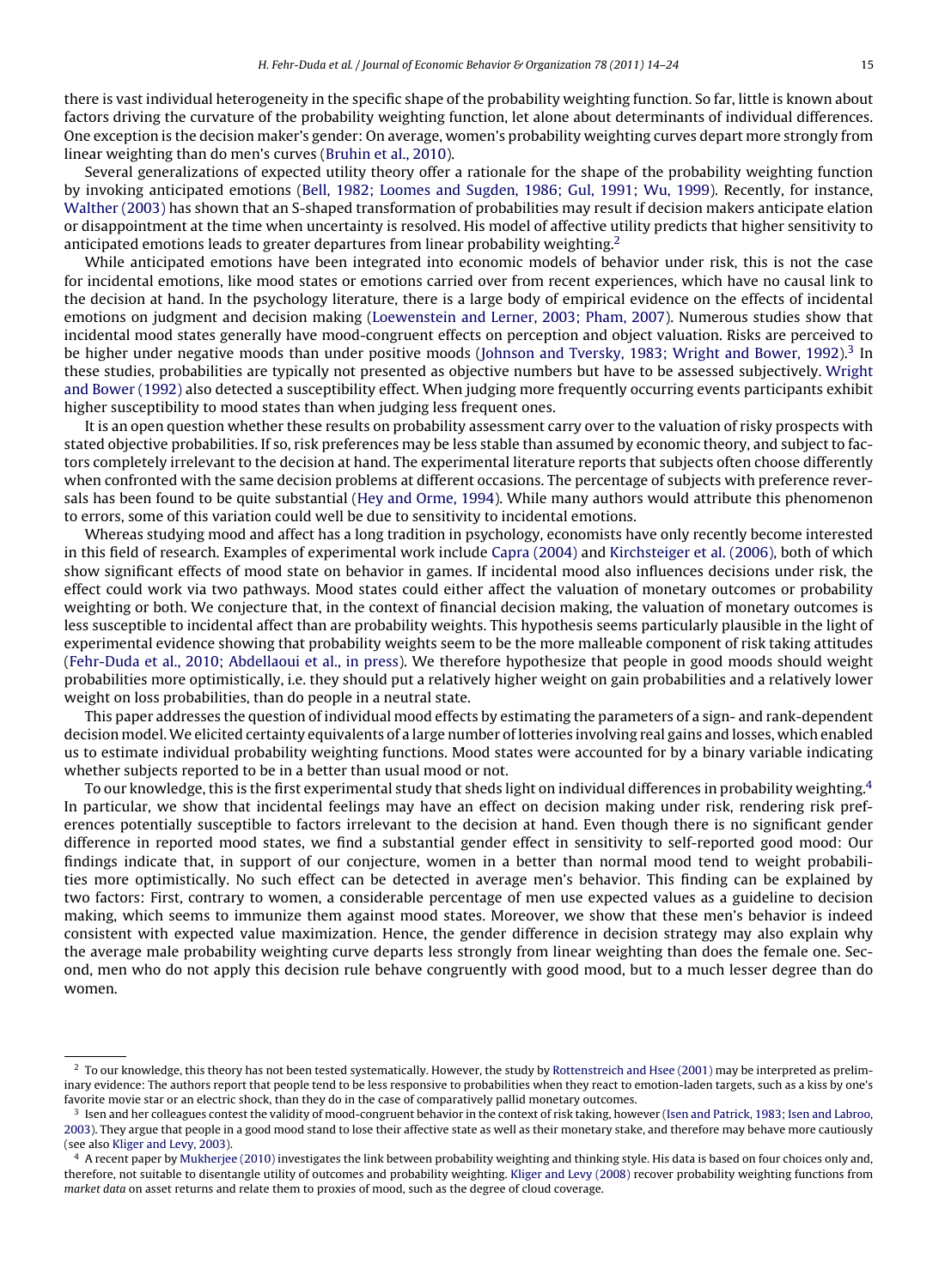The paper is structured as follows. Section 2 explains the experimental design and procedures. After analyzing the raw data in Section [3, t](#page-3-0)he econometric model for estimating the risk parameters is specified in Section [4. S](#page-3-0)ection [5](#page-5-0) presents our results, followed by a general discussion in Section [6.](#page-8-0)

#### **2. Experimental design and data**

In the following section we describe the experimental setup and procedures.5 We recruited 107 students, 58 men and 49 women, of various fields at the University of Zurich and the Swiss Federal Institute of Technology Zurich. From each subject, we elicited certainty equivalents for 50 two-outcome lotteries. 25 of these lotteries were framed as choices between risky and certain investment gains ("gain domain"). The remaining 25 decisions were presented as choices between risky repair costs and certain insurance costs ("loss domain"). Expected payoffs for the insurance decisions, including lottery-specific initial endowments, were equal to the expected investment payoffs. Gains and losses ranged from zero Swiss Francs<sup>6</sup> to 150 Swiss Francs with probabilities  $p$  of 5, 10, 25, 50, 75, 90, and  $95\%$ <sup>7</sup> The expected payoff per subject amounted to 31 Swiss Francs, which was considerably more than a local student assistant's hourly compensation, plus a show up fee of 10 Swiss Francs, thus generating salient incentives.

The lotteries appeared in random order on a computer screen (see Figure A1 in the Appendix, available online). The screen displayed the respective lottery and a list of 20 equally spaced certain outcomes ranging from the lottery's maximum payoff to the lottery's minimum payoff. The subjects had to indicate whether they preferred the lottery or the respective certain payoff in each row of the list. The lottery's certainty equivalent was calculated as the arithmetic mean of the smallest certain amount preferred to the lottery and the subsequent certain amount on the list. $8$ 

After completion of the decision tasks, subjects had to fill out a questionnaire on socioeconomic information, such as age, gender, and income, as well as state of mood. Subsequently, one of their choices was randomly selected for payment by rolling dice. They were paid in private afterward. Subjects could work at their own speed, the vast majority of them needed less than an hour to complete the experiment including the questionnaire.

Ideally, to be able to draw inference on causal relationships, the experimenter would prefer to induce different states of mood by an appropriate procedure ([Westermann et al., 1996\).](#page-10-0) Given the large number of observations necessary to reliably estimate risk preference parameters, induced mood is likely not to be sufficiently persistent to last through the session. For this reason, we utilize a self-reported measure constructed from the answers to the question "How has your day been going?". Our choice of question reflects the characterization of mood as a general background feeling building up as a consequence of prior incidents or conditions in the environment [\(Parkinson et al., 1996\).](#page-10-0) People come to the lab with a history of experiences made in the course of the day. Presumably, pleasant experiences trigger diffuse feelings of well-being and, consequently, may influence people's attitudes toward risk ([Loewenstein and Lerner, 2003\).](#page-10-0)<sup>9</sup>

The mood variable was constructed in the following way: Subjects indicated whether their day had been worse or better than usual by marking a number between 0 ("worse") and 5 ("promising") with values between 2 and 3 meaning "as usual". Subjects were assigned GOODMOOD = 1 when they indicated values of 4 or 5, they were assigned GOODMOOD = 0 otherwise. This scale naturally induces a neutral reference state and controls for subjects' propensity to feeling generally rather good or bad. The majority of subjects, namely 52%, indicated a neutral state, fewer than 10% reported their day to have been going worse than usual.<sup>10</sup> The remaining subjects, 37.5%, reported a better than normal state.<sup>11</sup>

Aside from the focal variable GOODMOOD we included a number of controls. They are defined as follows. To capture potential effects of calculating expected payoffs, we constructed a binary variable EXVALUE. Subjects were asked to "briefly explain the criteria influencing [their] decisions during the experiment". The answers to this open question were encoded in the following way. Some subjects explicitly mentioned that they had calculated the lotteries' expected payoffs; some others described a procedure which closely resembled the calculation of expected values. The binary variable EXVALUE was assigned the value of 1 for subjects in these two categories, for everyone else the variable was set to zero. INCOME

<sup>5</sup> The experiment, programmed in z-Tree ([Fischbacher, 2007\),](#page-9-0) took place in Zurich in 2003. The data was also used in [Fehr-Duda et al. \(2006\)](#page-9-0) and [Bruhin](#page-9-0) [et al. \(2010\). I](#page-9-0)nstructions are available upon request.

 $6$  One Swiss Franc currently equals about one U.S. Dollar.<br>The lotteries for the gain domain are presented in Table

<sup>7</sup> The lotteries for the gain domain are presented in Table A1 in the Appendix, available online.

<sup>&</sup>lt;sup>8</sup> When subjects switched from preferring the certain amount to preferring the lottery more than once, we applied the following rule: If the subject had switched back and forth for three or more lotteries, all her decisions were excluded from the data set. For fewer errors, only the subject's inconsistent decisions were ignored. In total, we analyze 50 men's data and 40 women's data after excluding 9 women's and 8 men's responses.

<sup>9</sup> Our question constitutes an indirect way of tapping mood. In order to validate our approach we asked subjects both our indirect question and a direct one "Rate how you feel" on an otherwise identical scale ([Capra et al., 2010\) d](#page-9-0)uring another experiment with comparable monetary incentives, comparable duration and similarly cognitively demanding tasks. One group of subjects was confronted with the direct question first and the indirect question later in the questionnaire, the other group received the questions in reversed order. The answers to the different types of mood questions are highly significantly correlated (Spearman rank correlations 0.66 and 0.60 with p-value <0.001, respectively).

<sup>&</sup>lt;sup>10</sup> Because of the low percentage of bad-mood reports we could not investigate the effects of bad mood on behavior.

<sup>&</sup>lt;sup>11</sup> The question was asked after completion of the experimental tasks, but before subjects were informed about their payoffs. Therefore, one might be concerned whether we measured mood effects originating from the experiment itself rather than pre-existing mood. Again, we have strong evidence against such a possibility: In another experimental session, subjects' ratings of "How has your day been going?" remained absolutely stable irrespective of whether the question was asked before or after the decision tasks (Spearman rank correlation 0.95, p-value <0.001). Therefore, we are confident to have reliably measured pre-existing affective state.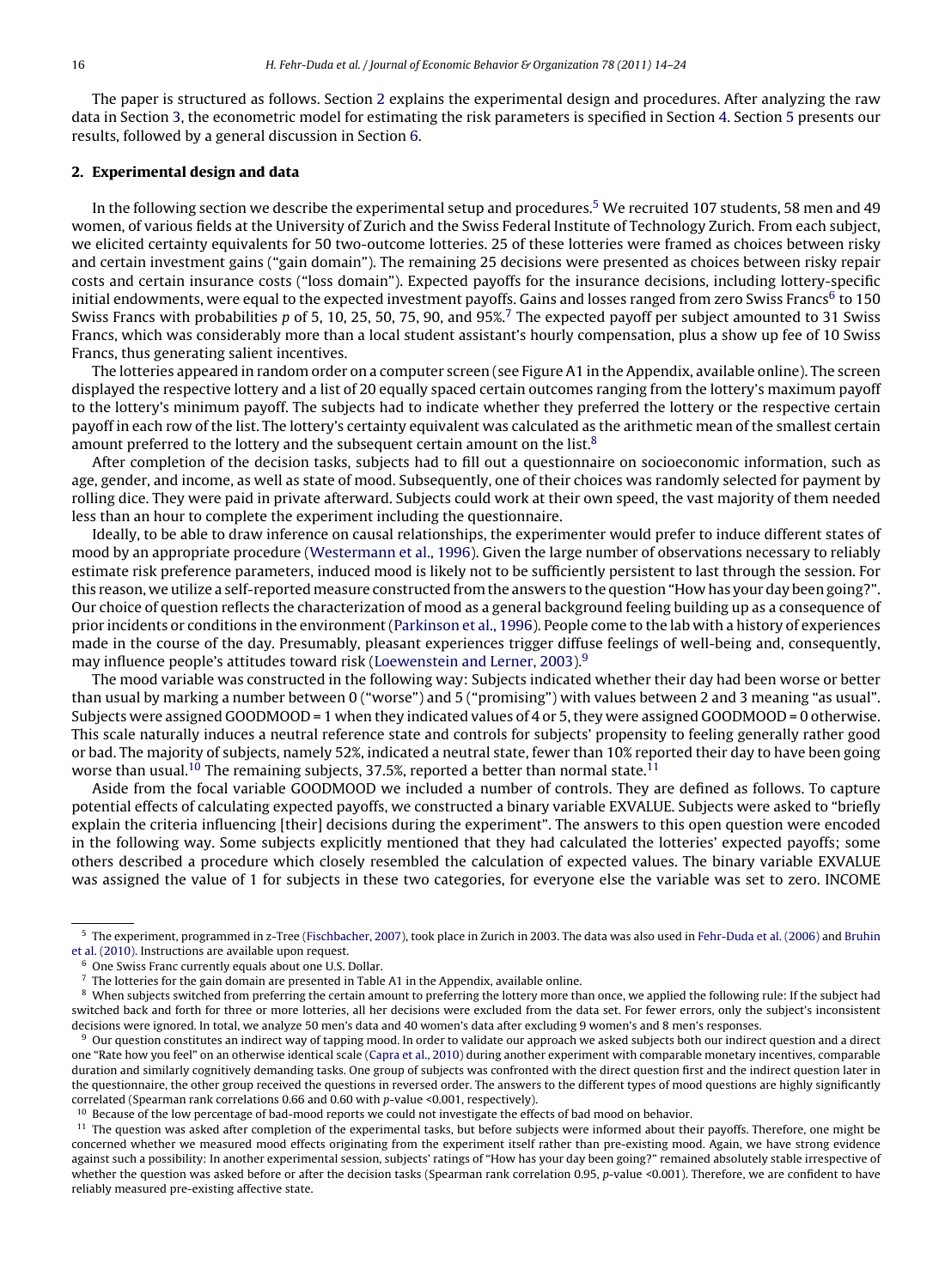<span id="page-3-0"></span>

**Fig. 1.** Median relative risk premia by probability.

was measured in 1000 Swiss Francs and refers to the subjects' average monthly disposable income. SEMESTER denotes the number of semesters enrolled at university. Finally, the binary variable for investment experience, INVEST, was assigned a value of 1 if the subject herself had already made investments in stocks, bonds, options or other financial instruments; INVEST = 0 otherwise.

We tested all these variables with respect to gender differences.<sup>12</sup> Each one of the variables EXVALUE, INCOME, SEMESTER, and INVEST exhibits significant gender differences (judged by a Mann–Whitney test at conventional levels of confidence): There are significantly more men than women using expected values as a benchmark for decision making. 20 men, but only 3 women do so (p-value of Mann–Whitney test < 0.001).<sup>13</sup> This difference is quite surprising as about half of our female subjects are students at the Swiss Federal Institute of Technology with highly technical and mathematical curricula. Men have significantly higher incomes and have spent more semesters at university. Men are also more likely to be familiar with investment decisions (30% vs. 25%). GOODMOOD, however, does not show a gender effect. The percentage of men in a better than usual mood, 38.1%, is about the same as the corresponding percentage of women, 37.5% (p-value of Mann–Whitney test equals 0.698). In order to account for heterogeneity with respect to these factors, it is important to include them in the estimation procedure.

#### **3. Descriptive analysis**

Observed risk taking behavior can be conveniently summarized by relative risk premia RRP = (e*v* − ce)/|e*v*|, where e*v* denotes the lottery's expected value and ce stands for the observed certainty equivalent. RRP > 0 indicates risk aversion, RRP < 0 risk seeking, and RRP = 0 risk neutrality. Fig. 1 exhibits median risk premia sorted by the probability of the lotteries' highest gains or losses, respectively. Median RRP s display the familiar fourfold pattern of risk attitudes: subjects are risk averse for small-probability losses and large-probability gains, they are risk seeking for small-probability gains and large-probability losses.

Do we find any support for our hypothesis at the descriptive level, namely that subjects act congruently with their incidental mood states? At this level of analysis we cannot distinguish between effects on the valuation of outcomes and effects on probability weighting. A behavioral model, such as the one presented in Section 4, is needed for that purpose. To answer the question with respect to overall risk taking behavior, we checked whether measured risk premia differed significantly between subjects with GOODMOOD = 1 and those with GOODMOOD = 0.

For men, the null hypothesis that RRP and GOODMOOD are unrelated cannot be rejected. We observe highly significant differences for women at several levels of probability, however (see Table [1, p](#page-4-0)articularly in the upper probability range). Differences in the median RRP s are mostly negative, indicating that GOODMOOD = 1 is associated with lower risk premia, i.e. with relatively more risk seeking behavior. Therefore, the descriptive analysis supports our conjecture that mood affects behavior, at least for women. At this stage of analysis, no mood effects seem to be detectable in men's behavior.

#### **4. Econometric model**

One objective of the current paper is disentangling the effect of mood state on outcome valuation from its effect on probability weighting. For this purpose we use an econometric model consisting of three components. First, we describe the behavioral model, i.e. our assumptions on how individuals evaluate risky prospects. Second, we specify the relationship

 $12$  Summary statistics by gender are shown in Table A2 in the Appendix, available online.

<sup>&</sup>lt;sup>13</sup> For this reason, EXVALUE was not included when estimating the female parameters.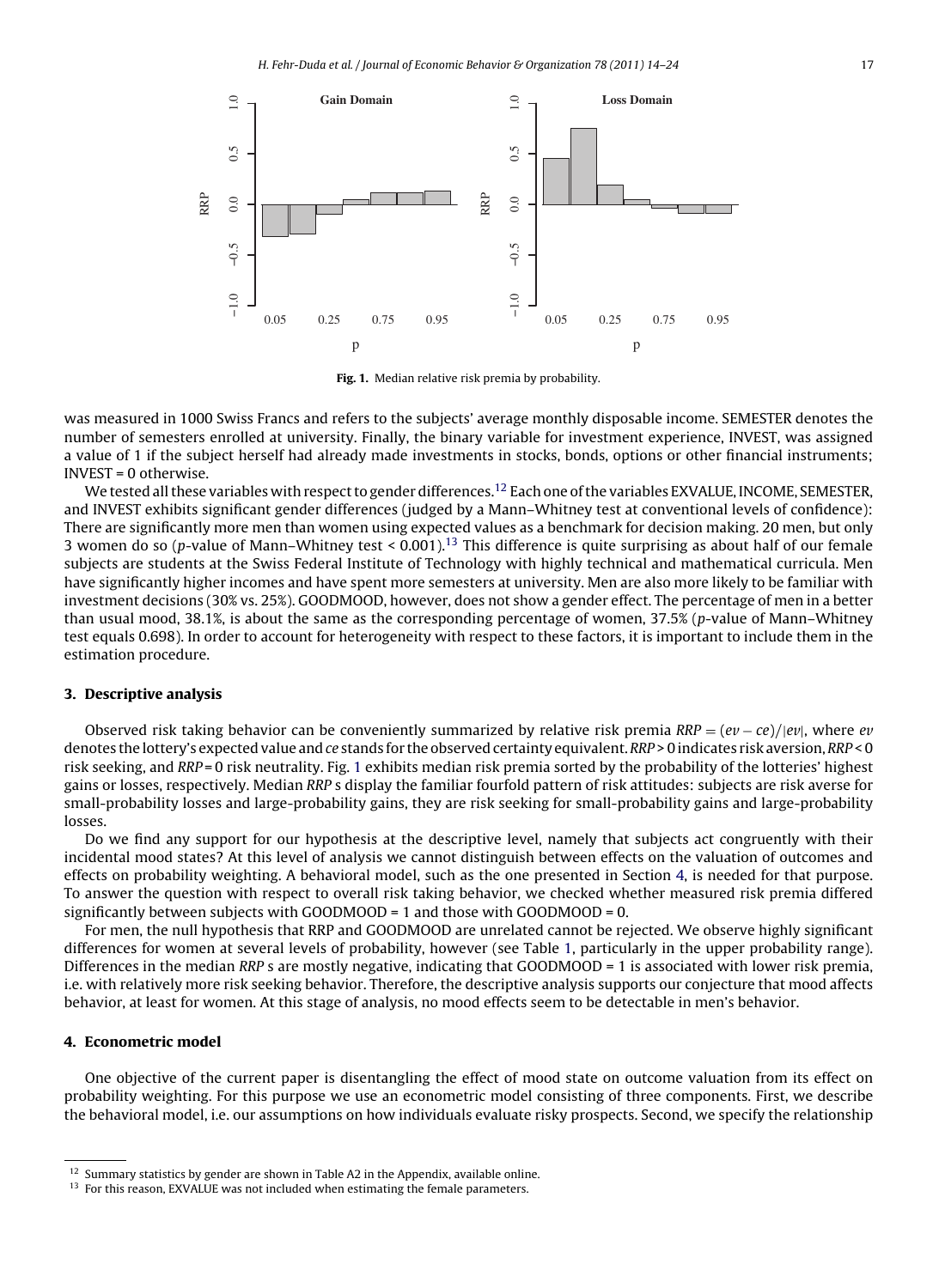| Women<br>Probability                      | 0.05              | 0.10              | 0.25              | 0.50              | 0.75              | 0.90              | 0.95              |
|-------------------------------------------|-------------------|-------------------|-------------------|-------------------|-------------------|-------------------|-------------------|
| Gains<br>RRP-difference*<br>$p$ -value**  | 0.004<br>0.956    | $-0.227$<br>0.763 | $-0.029$<br>0.463 | $-0.100$<br>0.005 | $-0.166$<br>0.004 | $-0.025$<br>0.409 | $-0.117$<br>0.003 |
| Losses<br>RRP-difference*<br>$p$ -value** | $-0.012$<br>0.257 | $-0.056$<br>0.060 | $-0.000$<br>0.170 | $-0.095$<br>0.004 | $-0.335$<br>0.017 | $-0.500$<br>0.326 | $-0.476$<br>0.068 |

#### <span id="page-4-0"></span>**Table 1** Relationship of RRP with GOODMOOD

 $*$  Median RRP for GOODMOOD = 1 minus median RRP for GOODMOOD = 0.

\*\* Mann–Whitney test.

between the parameters of the behavioral model and the variables that presumably influence the magnitude of these parameters. Third, in order to be able to estimate the parameters by maximum likelihood, we have to specify our assumptions on the distribution of the error term added on to the deterministic evaluation of lotteries.

In the following, we discuss the parameterization of the behavioral model. According to a sign- and rank-dependent model, as assumed for example by cumulative prospect theory, an individual values a two-outcome lottery  $\mathcal{L} = (x_1, p_1; x_2)$ , where  $|x_1| > |x_2|$  by

$$
\nu(\mathcal{L}) = \nu(x_1)w(p_1) + \nu(x_2)(1 - w(p_1)).
$$
\n(1)

The function  $v(x)$  describes how monetary outcomes x are valued, whereas the function  $w(p)$  assigns a subjective weight to every outcome probability p. The individual's certainty equivalent  $\hat{c}$  can then be expressed as

$$
\hat{c}e = v^{-1} \left[ v(x_1)w(p_1) + v(x_2)(1 - w(p_1)) \right]. \tag{2}
$$

An obvious candidate for the value function is a sign-dependent power function:<sup>14</sup>

$$
v(x) = \begin{cases} x^{\alpha} & \text{if } x \ge 0 \\ -( -x)^{\beta} & \text{otherwise.} \end{cases}
$$
 (3)

A variety of options for modeling probability weights  $w(p)$  have been discussed in the literature ([Quiggin, 1982; Tversky](#page-10-0) [and Kahneman, 1992; Prelec, 1998\).](#page-10-0) We use the two-parameter specification suggested by [Goldstein and Einhorn \(1987\)](#page-9-0) and [Lattimore et al. \(1992\), w](#page-10-0)hich has proven to account well for individual heterogeneity ([Wu et al., 2004\):](#page-10-0)

$$
w(p) = \frac{\delta p^{\gamma}}{\delta p^{\gamma} + (1 - p)^{\gamma}}, \quad \delta \ge 0, \ \gamma \ge 0.
$$
\n<sup>(4)</sup>

We favor this specification because the parameters have an intuitive psychological interpretation [\(Gonzalez and Wu,](#page-9-0) [1999\).](#page-9-0) The parameter  $\delta$  largely governs the elevation of the curve, whereas the parameter  $\gamma$  largely governs its slope. The smaller the value of  $\gamma$ , the more strongly the probability weighting function deviates from linear weighing. In this sense,  $\gamma$  represents an index of rationality. The larger the value of  $\delta$ , the more elevated the curve, ceteris paribus. Therefore,  $\delta$ can be interpreted as an index of optimism. Linear weighting is characterized by  $\gamma$  =  $\delta$  = 1. In a sign-dependent model, the parameters may take on different values for gains and for losses.

Moreover, this specification of the probability weighting function allows us to translate our general conjecture into a hypothesis on the relative magnitude of parameter values. If good mood increases risk tolerance, the probability weighting curve for good-mood persons should be more elevated in the gain domain, i.e. the parameter estimate for  $\delta$  should be significantly higher than for control subjects; in the loss domain, it should be lower.

While we do not have a gender-specific hypothesis on the relationship between mood and probability weights, we estimate the model separately by gender. The reason for this approach is the following: As [Fehr-Duda et al. \(2006\)](#page-9-0) have shown, average female probability weighting functions differ from male ones in a specific way: Female curves tend to be relatively more S-shaped and exhibit significantly stronger underweighting of large probabilities than do male curves. In order to avoid too many tedious interaction terms, we decided to estimate gender-specific models rather than a general one.<sup>15</sup> In total, we estimate six gender-specific behavioral parameters:  $\alpha$ ,  $\gamma$  and  $\delta$  for gains, as well as  $\beta$ ,  $\gamma$  and  $\delta$  for losses.

Next we specify the core component of our econometric model, the relationship between the behavioral parameters and the variables that may have an influence on their values. In principle, individual characteristics may affect the magnitude of

<sup>&</sup>lt;sup>14</sup> This specification of the value function seems to lack a prominent feature of prospect theory, loss aversion. As [Köbberling and Wakker \(2005, p. 125\)](#page-10-0) argue, loss aversion measures a decision maker's attitude toward mixed gambles, encompassing both gains and losses. However, our lottery design does not contain any mixed gambles. When there are only single-domain lotteries and a parameter of loss aversion  $\lambda$  is introduced in the conventional way, i.e. by assuming  $v(x) = -\lambda(-x)^\beta$  for x < 0 and  $\lambda$  > 0, loss aversion  $\lambda$  is not identifiable:  $\lambda$  cancels out in the definition of the certainty equivalent *ĉe* of a loss lottery  $(x_1, p; x_2)$  with  $x_1 < x_2 \le 0$ , as  $\lambda(-\hat{c}e)^{\beta} = \lambda(-x_1)^{\beta} w(p) + \lambda(-x_2)$ 

<sup>&</sup>lt;sup>15</sup> Results remain qualitatively unchanged when estimating a pooled model including the relevant interaction terms. Results are available upon request.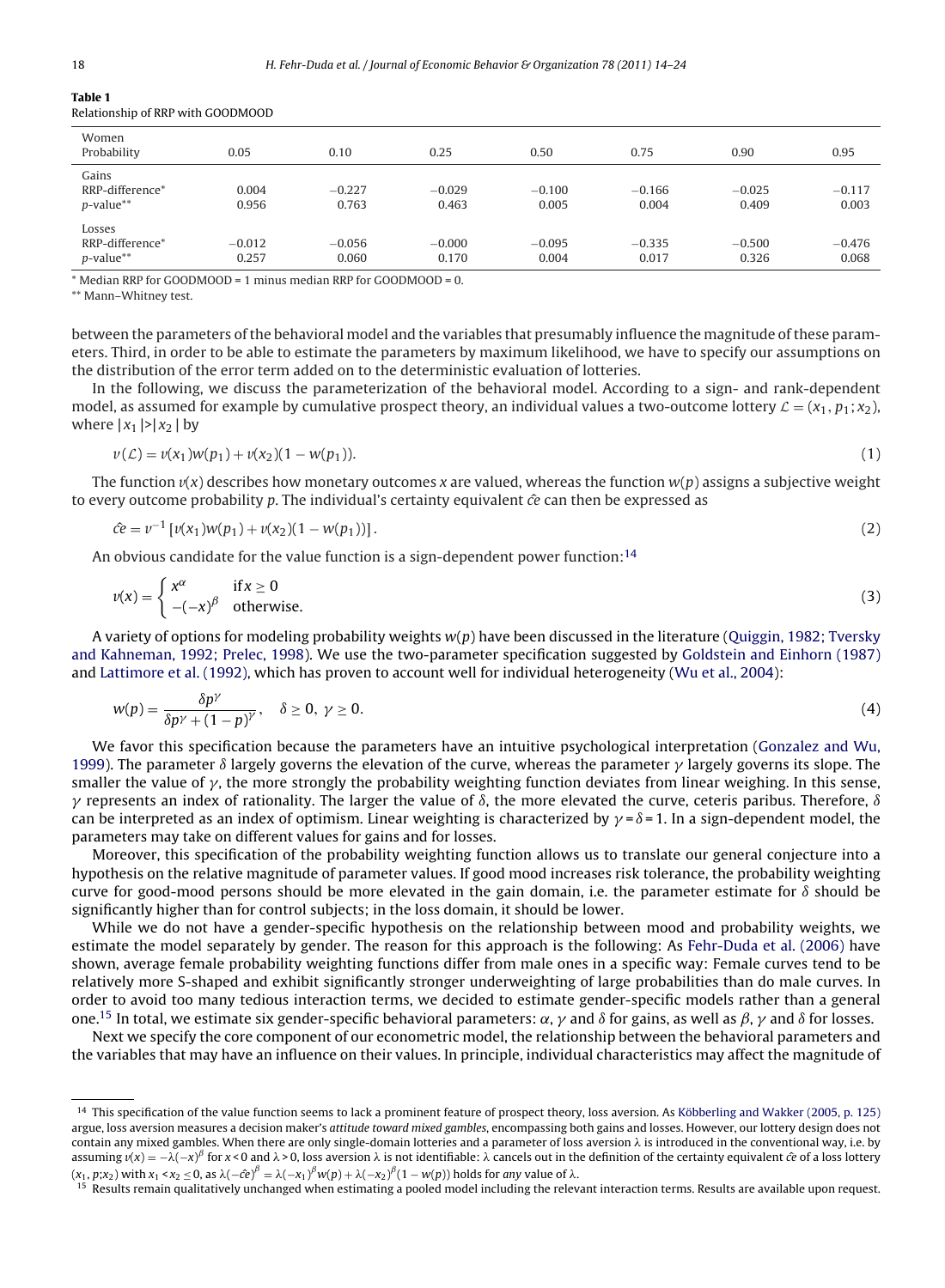<span id="page-5-0"></span>the parameters of the value functions as well as of the probability weights. Therefore, we assume the following relationship to hold for each single behavioral parameter  $\psi$ :

$$
\psi = \theta_0 + \theta_1 z_1 + \dots + \theta_K z_K,\tag{5}
$$

where the dependent variable  $\psi$  represents any one of the parameters  $\alpha,$   $\beta,$  and the domain-specific  $\gamma$  and  $\delta;$   $z_k$ ,  $k$  = 1, …, K, are the individual explanatory variables GOODMOOD, INCOME, SEMESTER and INVEST. EXVALUE features solely in the male model as there is only a small number of women reporting the calculation of expected values. The coefficients  $\theta_k$ ,  $k = 0$ , ..., K, capture the average effect of the explanatory variables on the behavioral parameters. According to our hypothesis, the respective coefficient of GOODMOOD in the equation for  $\delta$  should be positive for gains and negative for losses.

Finally, since our behavioral model explains deterministic choice we have to add an error term  $\varepsilon$  in order to estimate the parameters of the model based on the elicited certainty equivalents ce which can then be written as  $ce = \hat{ce} + \varepsilon$ . Note that the predicted certainty equivalent  $\hat{c}e$  is a function of all the six different behavioral parameters  $\psi(\theta_0, ..., \theta_K)$ . We assume that these errors are normally distributed with zero mean. The estimation procedure accounts for heteroskedasticity resulting from lottery-specific, domain-specific, and individual-specific errors.

#### **5. Results**

## 5.1. Model selection

Estimating the econometric model by maximum likelihood yields estimates for the coefficients of the explanatory variables  $\hat{\theta}_k$  and, in turn, for the parameters of the value and the probability weighting functions. As the descriptive analysis has shown, risk taking behavior is significantly associated with GOODMOOD, albeit only for women. With the parameter estimates at our disposal, we are now able to answer the question whether good mood affects the valuation of monetary outcomes or probability weighting. For this purpose, we estimated three gender-specific models with differing degrees of generality and conducted a series of likelihood ratio tests. First, we estimated the full model as described in the previous section, i.e. taking account of the presumed linear relationship between each one of the behavioral parameters and the explanatory variables. Second, we estimated an intermediate model with only the parameters of the probability weighting functions depending on the explanatory variables. Third, we restricted the model even further by omitting all the explanatory variables. The resulting least general model yields only representative behavioral parameter estimates.

The first likelihood ratio test was applied to the full model and the intermediate model. For both genders, the null hypothesis that these models explain behavior equally well cannot be rejected (p-values 0.066 (women), 0.201 (men)). This means that including GOODMOOD or the other controls does not contribute to explaining the curvature of the value functions. Therefore, the more parsimonious model should be preferred. The respective likelihood ratio test of the intermediate model against the representative agent model detects a highly significant difference in fit, however: The intermediate model is clearly preferred (p-value < 0.001 for both women and men). This means that including the explanatory variables when estimating probability weights greatly improves explanatory power. Therefore, we only present the parameter estimates for the intermediate model in Table [2. T](#page-6-0)he table displays, by gender and domain, the coefficients  $\hat{\theta}_k$  of the explanatory variables for  $\gamma$  and  $\delta$  as well as the average values for all the behavioral parameters.<sup>16</sup> The variables INCOME, SEMESTER, and INVEST were included as controls. Standard errors are estimated by the percentile bootstrap method with 4,000 replications [\(Efron, 1979\).](#page-9-0) Coefficients which are significant at 5% or less are displayed with an asterisk.

#### 5.2. Mood effects

So far we have asserted that GOODMOOD does not significantly affect the valuation of monetary outcomes, but does it affect probability weights? Our hypothesis predicts more optimistic probability weighting, i.e. people in good mood should put a higher weight on gain probabilities and a lower weight on loss probabilities than do people who are not in a better mood than usual. As discussed in Section [4, t](#page-3-0)his hypothesis implies that good mood should predominantly affect  $\delta$ , the elevation parameter, namely positively for gains and negatively for losses.We first discuss our results on women's parameter estimates.

#### 5.2.1. Mood effects on women's probability weights

In the gain domain, both coefficients of GOODMOOD for  $\gamma$  and  $\delta$  are significantly positive. As expected, GOODMOOD has a stronger effect on  $\delta$ , the elevation of the curve, but it also influences the slope of the probability weighting function. Given that the average female probability weighting function is rather flat in the middle part (average  $\gamma$  equals 0.377), GOODMOOD has a steepening effect, i.e. the resulting curve deviates less strongly from linear weighting.

Significance of both coefficients does not necessarily imply an overall significant effect on the shape of the probability weighting function, however, since  $\gamma$  and  $\delta$  cannot move totally independently from each other. Whether the effect of GOODMOOD on probability weighting is significant has to be judged by comparing the confidence bands for the average good-mood curves with their no-good-mood counterparts. Fig. [2](#page-6-0) depicts these curves for both domains. The black curves

<sup>&</sup>lt;sup>16</sup> The additional variable GMOODxEV will be explained below. Findings on average parameter estimates are discussed in the Appendix, available online.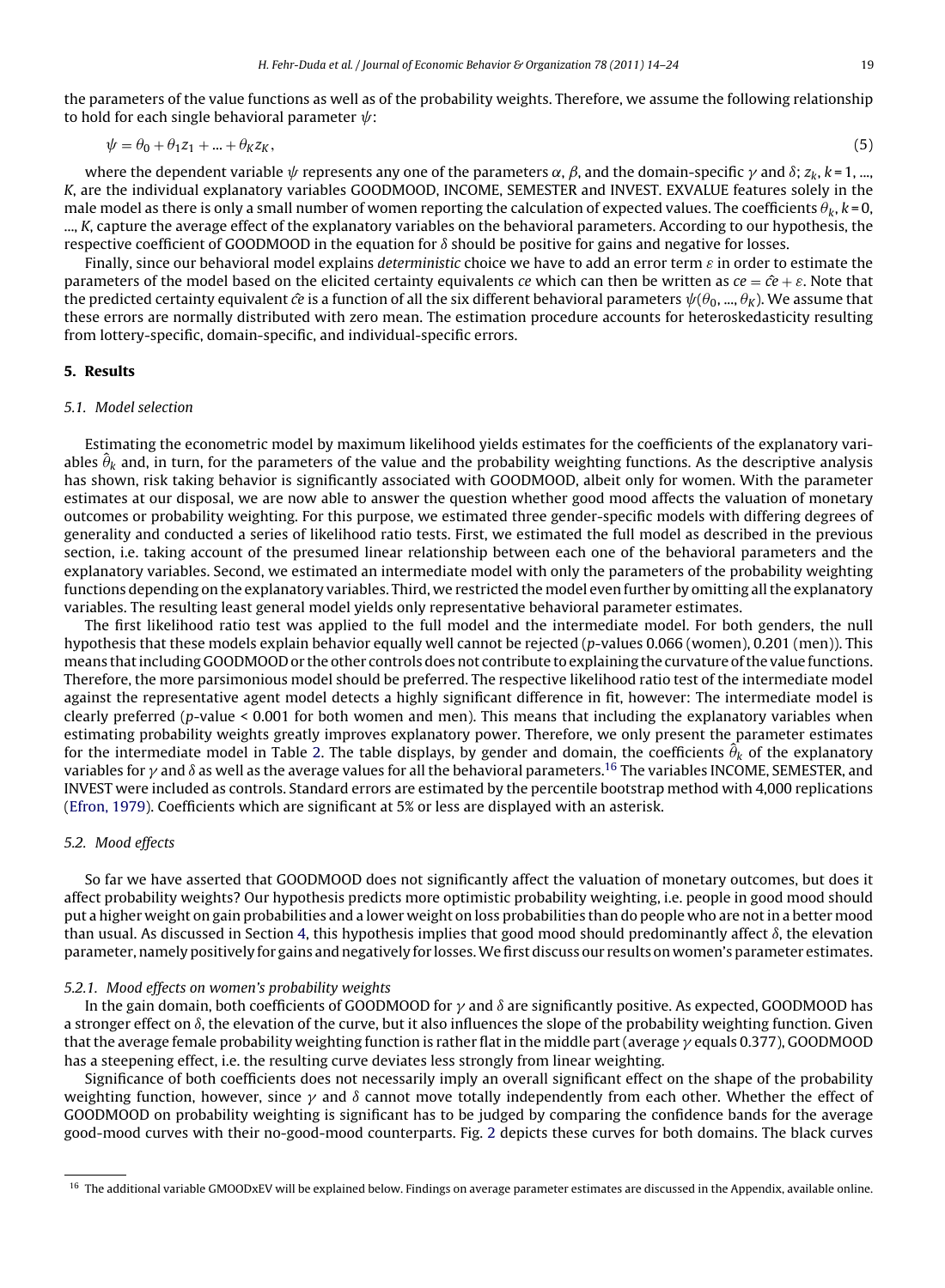#### <span id="page-6-0"></span>**Table 2** Parameter estimates ˆ

|  | $\alpha$ arameter estimates $v_k$ |  |
|--|-----------------------------------|--|
|  |                                   |  |

| Gains           | Women    |          |           | Men      |          |           |
|-----------------|----------|----------|-----------|----------|----------|-----------|
|                 | $\alpha$ | $\gamma$ | $\delta$  | $\alpha$ | $\gamma$ | $\delta$  |
| Constant        | $0.981*$ | $0.320*$ | $0.662*$  | $0.983*$ | $0.547*$ | 1.082*    |
|                 | (0.045)  | (0.039)  | (0.059)   | (0.020)  | (0.064)  | (0.070)   |
| GOODMOOD        |          | $0.152*$ | $0.143*$  |          | $-0.039$ | $0.171*$  |
|                 |          | (0.039)  | (0.058)   |          | (0.040)  | (0.076)   |
| <b>EXVALUE</b>  |          |          |           |          | $0.546*$ | 0.170     |
|                 |          |          |           |          | (0.080)  | (0.093)   |
| <b>GMOODxEV</b> |          |          |           |          | $-0.194$ | $-0.249$  |
|                 |          |          |           |          | (0.102)  | (0.134)   |
| Controls        |          | Yes      | Yes       |          | Yes      | Yes       |
| Average         | 0.981    | 0.377    | 0.809     | 0.983    | 0.628    | 0.983     |
| Losses          | Women    |          |           | Men      |          |           |
|                 | $\beta$  | $\gamma$ | $\delta$  | $\beta$  | $\gamma$ | $\delta$  |
| Constant        | $1.173*$ | $0.306*$ | $1.228*$  | $1.016*$ | $0.546*$ | $0.963*$  |
|                 | (0.080)  | (0.055)  | (0.235)   | (0.015)  | (0.089)  | (0.093)   |
| GOODMOOD        |          | 0.080    | $-0.412*$ |          | $-0.026$ | $-0.189*$ |
|                 |          | (0.059)  | (0.154)   |          | (0.042)  | (0.075)   |
| <b>EXVALUE</b>  |          |          |           |          | $0.514*$ | $-0.222$  |
|                 |          |          |           |          | (0.103)  | (0.132)   |
| <b>GMOODxEV</b> |          |          |           |          | $-0.125$ | 0.191     |
|                 |          |          |           |          | (0.104)  | (0.127)   |
| Controls        |          | Yes      | Yes       |          | Yes      | Yes       |
| Average         | 1.173    | 0.364    | 1.112     | 1.016    | 0.653    | 1.044     |

\* Significant at 5%; bootstrapped standard errors in parentheses.

Controls: INCOME, SEMESTER, INVEST.

represent the average woman's probability weights with their 95%-confidence bands for GOODMOOD = 0, the gray curves for GOODMOOD = 1. All the other variables are evaluated at their means. The graph on the left-hand side of Fig. 2 shows that the confidence bands overlap for the lower range of probabilities, but diverge for the upper range. Being in a better than normal mood is associated with less underweighting of large probabilities, i.e. the average woman in a better than normal mood is less pessimistic about high-probability gains.

We now turn to the estimates for the female curve in the loss domain. GOODMOOD does not have a significant effect on the slope parameter  $\gamma$ , but it does have an effect on  $\delta$ . The coefficient has the expected negative sign and exhibits a large absolute value, i.e. loss probabilities receive substantially lower weights. As the graph on the right hand side of Fig. 2 shows,



**Fig. 2.** GOODMOOD-effect on women's probability weights.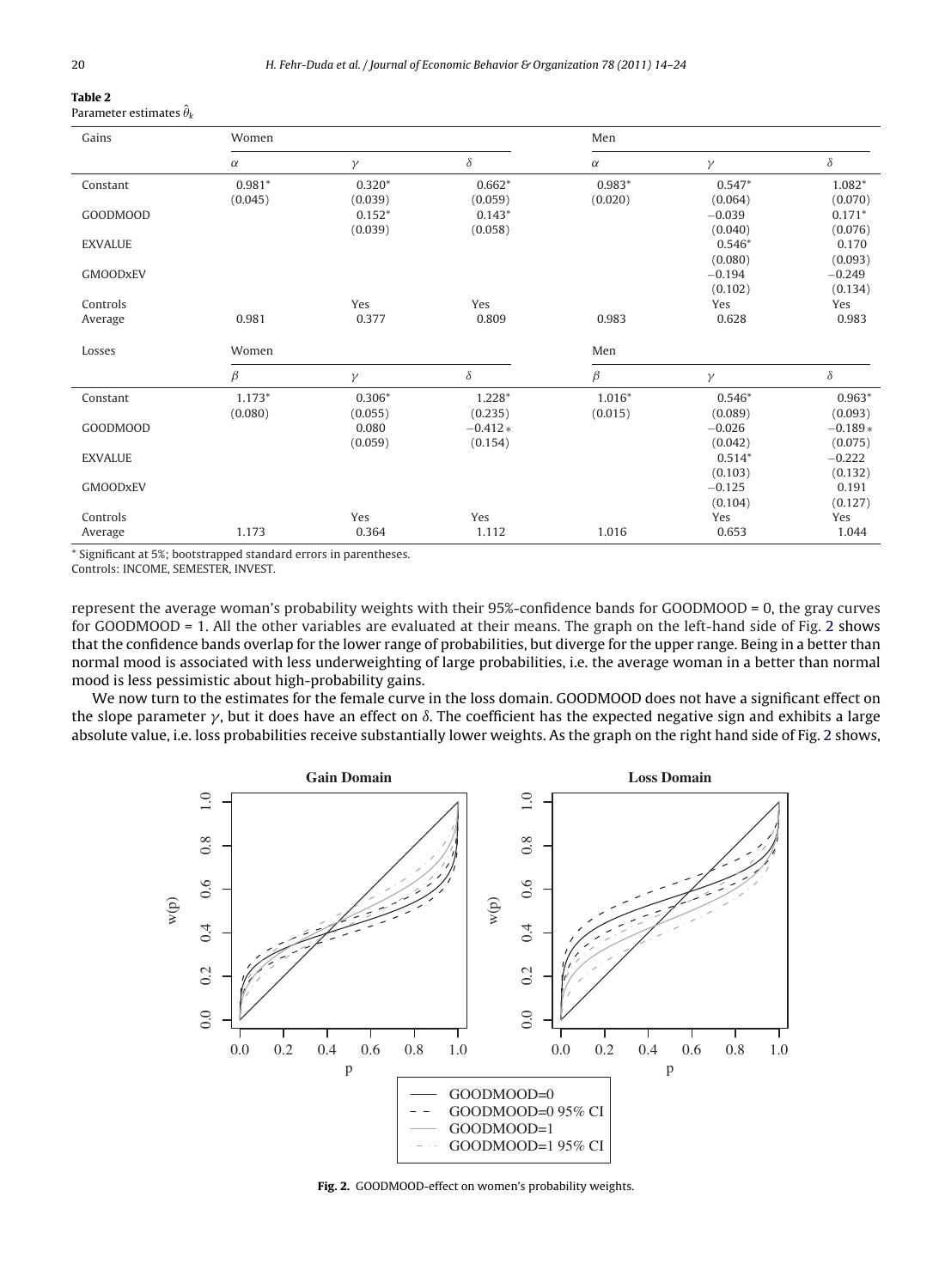

Fig. 3. GOODMOOD-effect on men's probability weights: EXVALUE = 0.

the 95%-confidence bands for the average curves constructed with GOODMOOD = 1 and GOODMOOD = 0, respectively, do not overlap for a considerable range of probabilities. For probabilities up to roughly 0.6, an average women in a good mood is significantly more optimistic. Due to the large coefficient of  $\delta$ , the mood effect is somewhat more pronounced for losses than for gains. To sum up, for women, GOODMOOD has a significant effect on the shape of the probability weighting function for both gains and losses. For the range of probabilities which are typically associated with risk averse behavior, good-mood women are significantly less pessimistic than women who are not in a better than usual mood. The estimates of the behavioral model are consistent with our findings in Table [1. O](#page-4-0)ur hypothesis can thus be supported.

Are women more susceptible to mood state at higher levels of probability? Inspection of estimated probability weighting graphs for GOODMOOD = 1 and GOODMOOD = 0 in the gain domain shows that the curves diverge with increasing probability. The opposite is the case for losses. We find a susceptibility effect, albeit of a different nature as the one discussed by [Wright](#page-10-0) [and Bower \(1992\).W](#page-10-0)omen tend to be increasingly responsive to incidental feelings for more probable gains and less probable losses, i.e. for the range of probabilities where typically risk averse behavior is observed.

#### 5.2.2. Mood effects on men's probability weights

Inspection of the men's side of Table [2](#page-6-0) reveals that EXVALUE has by far the strongest influence on  $\gamma.$  For both gains and losses, the application of the expected value criterion is associated with a much steeper probability weighting curve. And indeed, it can be shown that men with EXVALUE = 1 exhibit near linear probability weights: In the gain domain the estimated average parameter values equal 0.99 for  $\gamma$  and 1.13 for  $\delta$ ; in the loss domain we find 0.98 for  $\gamma$  and 0.88 for  $\delta$ . Therefore, as their value functions are also roughly linear, men who report computing expected values essentially behave as expected value maximizers. The curves are clearly S-shaped for the group of men who do not adhere to expected values. Since EXVALUE exerts such a strong influence on the curvature of the probability weighting functions, its effect might override any impact of good mood. We therefore included an interaction term of EXVALUE with GOODMOOD, GMOODxEV, in the estimation. GOODMOOD measures the mood effect on all men, irrespective of decision strategy. GMOODxEV captures the additional effect of good mood on men with EXVALUE = 1. In the following, we discuss the effect of good mood for both groups of men separately.

For men who do not use expected values, we have to inspect the coefficients of GOODMOOD alone. In accordance with our hypothesis we find a significant effect in the estimates for  $\delta$ : The coefficient of GOODMOOD is significantly positive for gains, elevating the curve, and significantly negative for losses, depressing the curve. The coefficients exhibit about the same order of magnitude. Do these effects on  $\delta$  suffice to significantly change the overall shapes of the curves? Fig. 3 shows that, over some range, probability weighting by good-mood men is almost significantly more optimistic. But even though good mood results in a change in the elevation of the probability weighting curves, the effect is not strong enough to manifest itself in differing risk taking behavior.

What about the men who apply the expected value criterion? In this case, the sum of the coefficients of GOODMOOD and the interaction term GMOODxEV is relevant for judging the effect of incidental mood on probability weighting. Presumably,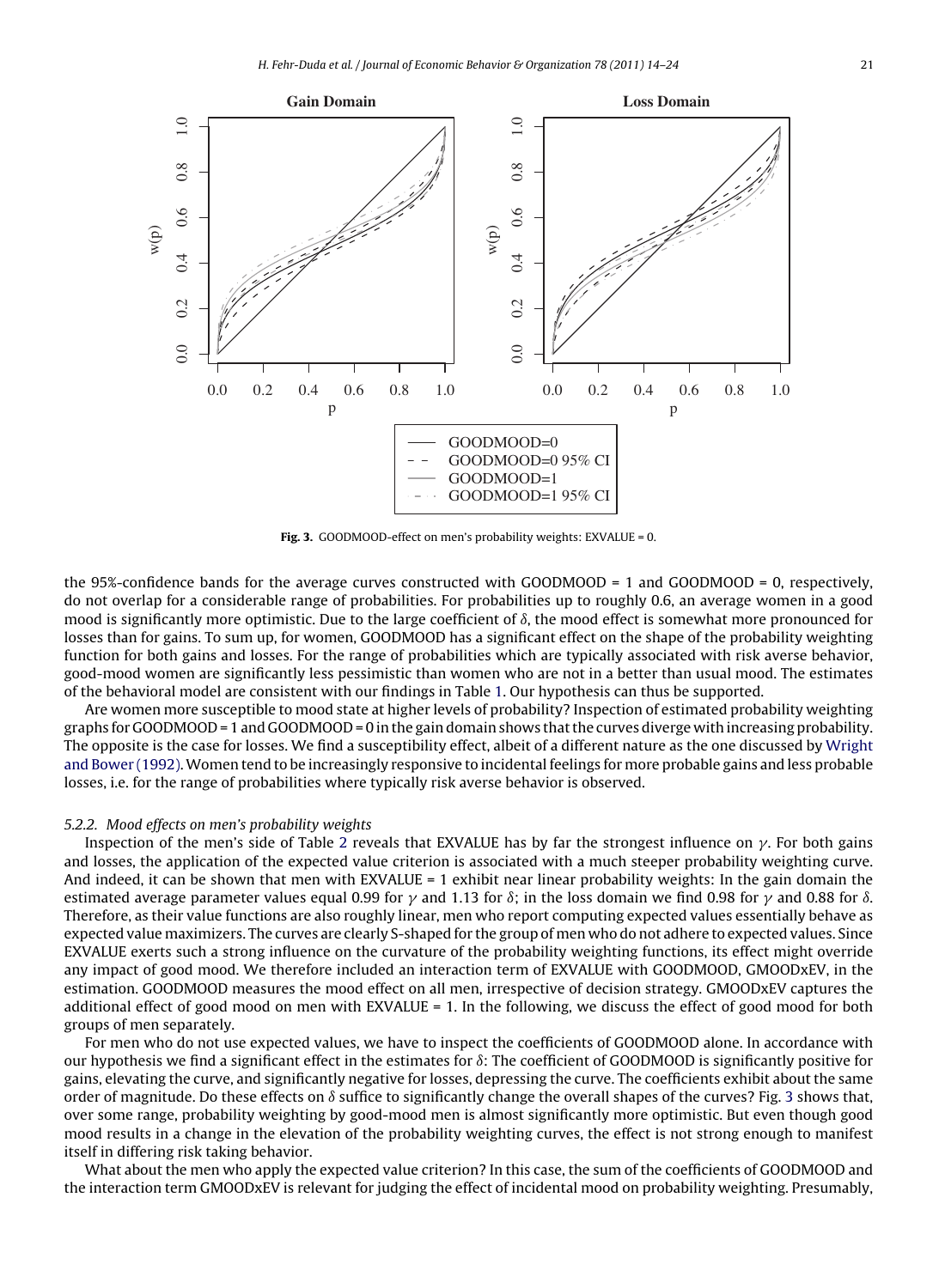<span id="page-8-0"></span>

Fig. 4. GOODMOOD-effect on men's probability weights: EXVALUE = 1.

people who apply the criterion adhere more closely to linear weighting and may therefore be less responsive to other factors. For  $\delta$ , the coefficients of GMOODxEV indeed have the opposite signs from the corresponding coefficients of GOODMOOD, which means that the mood effect is counteracted by the application of the expected value criterion. Moreover, we can ascertain that the sums of the coefficients of GOODMOOD and GMOODxEV are not significantly different from zero. The graphs in Fig. 4 present the respective curves with their confidence bands for men with EXVALUE = 1. As the coefficients have already suggested, the confidence bands overlap. Good mood does not have any effect on men who calculate expected values. Therefore, for this group of men, who comprise 40% of the male subjects, risk taking behavior is not responsive to mood state.

In total, men's behavior is either not responsive to good mood at all, or only weakly so. We are therefore likely to find no effect at the aggregate behavioral level, consistent with the lack of a significant relationship between observed relative risk premia and GOODMOOD.

#### **6. Discussion**

Imagine you are facing a risky decision and assess all your options. Should how your day has been going so far color your judgment? Presumably, you will answer in the negative as would probably most people. However, we find strong evidence that people's risk taking behavior is susceptible to incidental affect and that this susceptibility is more pronounced for women. Women who report that their day has been going better than usual exhibit two kinds of behavioral effects: First, they weight probabilities more optimistically and, second, their probability weighting curves depart less strongly from linearity. If linear weighting of objective probabilities is accepted as a standard of rationality, good mood seems to promote more rational behavior.

Contrary to women's reactions, men overall seem not to be responsive to good mood. However, a closer look reveals that a crucial variable in explaining this gender difference in behavior is decision strategy: A significantly higher proportion of men than of women stated that they used expected lottery payoffs as a benchmark for their decisions. Men employing this strategy by and large behave as expected value maximizers, i.e. their value functions as well as their probability weighting functions are near linear irrespective of mood state. Adherence to decision rules such as the expected value criterion, therefore, seems to immunize decision makers against incidental affect. The other male group's probability weighting functions, however, are of the typical kind, i.e. they are inverted S-shaped. These men do react congruently to good mood but, in our data, the effect is not strong enough to be visible in overall risk taking behavior. Mood effects might become more clearly evident as the number of observations is increased.

Interestingly, [Kliger and Levy \(2008\)](#page-9-0) find that, at the level of market transactions, probability weighting functions are more strongly S-shaped on days with a high degree of cloud coverage and in the fall, when daylight becomes progressively scarce. The authors attribute their finding to bad mood triggered by weather and seasonal conditions. On good days people seem to be relatively more rational than on bad days, which is consistent with our results.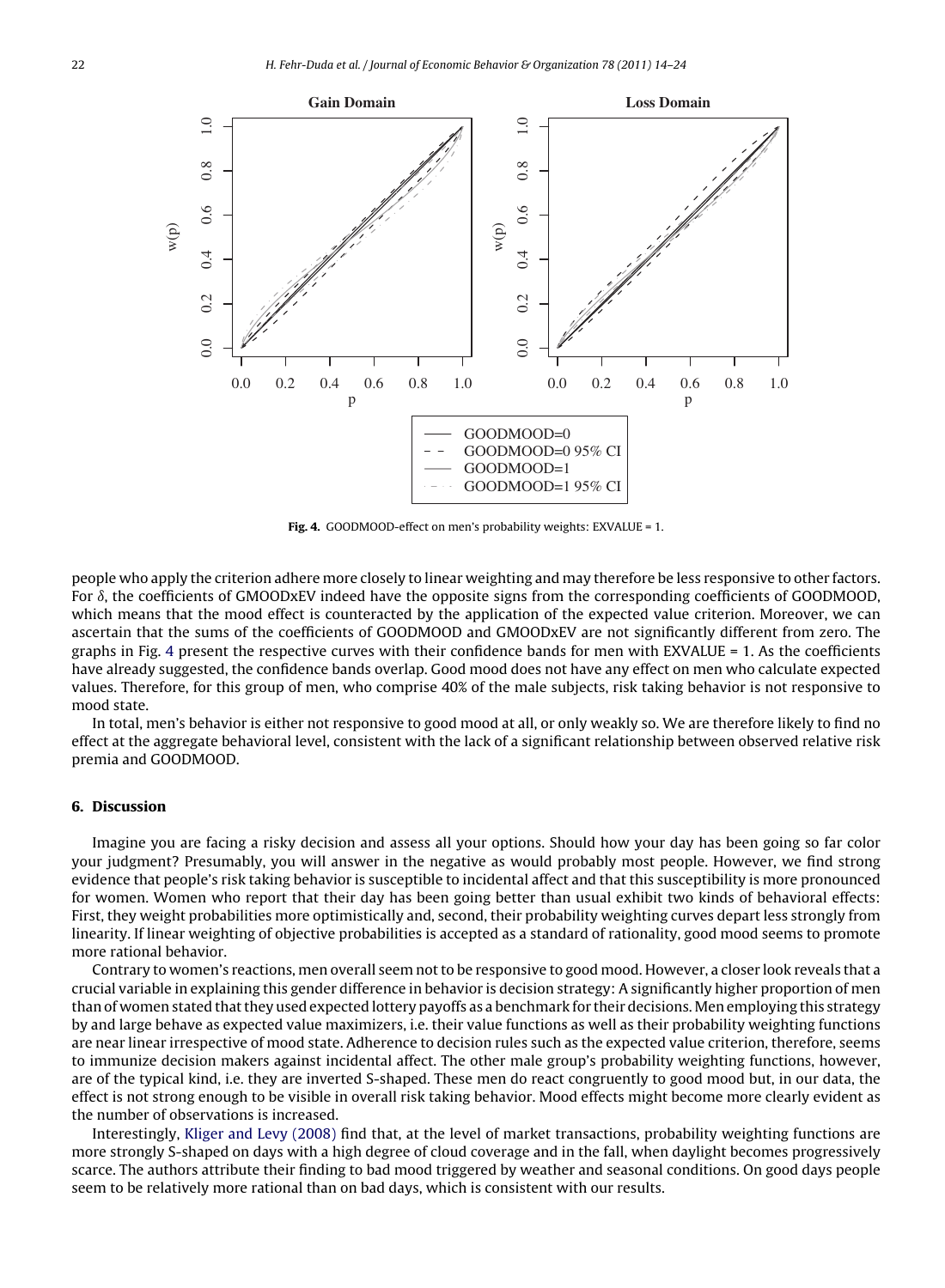<span id="page-9-0"></span>As mood builds up as a consequence of prior experiences and conditions in the environment, not only clear skies and warm temperatures may induce pleasant feelings, but also what previously happened in the course of the day. In particular, fortunate outcomes from prior decisions might raise people's mood and, consequently, make them relatively more risk seeking. The idea that prior outcomes may affect subsequent risk-taking behavior is discussed by another strand of the empirical literature: When faced with sequential gambles people are more willing to take risks if they made money on prior gambles ([Thaler and Johnson, 1990; Gertner, 1993; Gneezy et al., 2003\).](#page-10-0) This result has become known as the house money effect, because it is reminiscent of the expression "playing with the house money" used to describe gamblers' increased willingness to bet when ahead. Attempts at explaining this behavioral regularity have centered on reference wealth effects and outcome-dependent loss aversion [\(Neilson, 1998; Barberis et al., 2001\),](#page-10-0) both of which pertain to characteristics of the value function. In the light of our findings, the mechanism behind decreasing risk aversion may be good mood resulting from

prior gains. In this case, the channel through which the house money effect operates is optimistic probability weighting. In their seminal paper, Thaler and Johnson already discuss the possibility of mood driving the house money effect (1990, p. 658). We are not aware of any conclusive evidence that could discriminate between the alternative explanations. It may well be the case that, depending on the circumstances, one or the other is the dominant factor.<sup>17</sup> Thaler and Johnson conclude that "Perhaps the most important conclusion to be reached from this research is that making generalizations about risk-taking preferences is difficult" (p. 660). Twenty years of research later we cannot help but agree.

Numerous studies in psychology, sociology, and economics have demonstrated that, generally, women are relatively more risk averse than are men (Byrnes et al., 1999; Eckel and Grossman, 2005; Fehr-Duda et al., 2006). In this study, we have identified a decisive gender difference in decision strategy. In situations that are characterized by objectively given probabilities men are significantly more likely to calculate expected lottery payoffs. However, as Borghans et al. (2009) have recently shown, the gender difference in valuations of uncertain prospects shrinks substantially when objective probabilities are not available anymore: Men react much more strongly to increasing ambiguity than do women. Future research will have to show whether there is a significant difference in men's and women's decision rules when expected values have lost their meaning.

### **Appendix A. Supplementary Data**

Supplementary data associated with this article can be found, in the online version, at [doi:10.1016/j.jebo.2010.12.004](http://dx.doi.org/10.1016/j.jebo.2010.12.004).

#### **References**

- Abdellaoui, M., Baillon, A., Placido, L., Wakker, P.P. The rich domain of uncertainty: source functions and their experimental implementation. American Economic Review, in press.
- Barberis, N., Huang, M., Santos, T., 2001. Prospect theory and asset prices. Quarterly Journal of Economics 116, 1–53.
- Bell, D., 1982. Regret in decision making under uncertainty. Operations Research 20, 961–981.
- Borghans, L., Goldsteyn, B.H.H., Heckman, J.J., Meijers, H., 2009. Gender differences in risk aversion and ambiguity aversion. Journal of the European Economic Association 7, 652–661.
- Bruhin, A., Fehr-Duda, H., Epper, T., 2010. Risk and rationality: uncovering heterogeneity in probability distortion. Econometrica 78, 1375–1412.
- Byrnes, J.P., Miller, D.C., Schafer, W.D., 1999. Gender differences in risk taking: a meta-analysis. Psychological Bulletin 125, 367–383.
- Capra, M., 2004. Mood-driven behavior in strategic interactions. In: American Economic Review Papers and Proceedings 94 , pp. 367–372.
- Capra, M., Lanier, K., Meer, S., 2010. The effects of induced mood on bidding in random n th-price auctions. Journal of Economic Behavior and Organization 75, 223–234.
- Eckel, C.C., Grossman, P.J., 2005. Differences in the economic decisions of men and women: experimental evidence. In: Plott, Ch., Smith, V. (Eds.), Handbook of Experimental Economics Results, vol. I. Elsevier, New York, pp. 509–519.
- Efron, B., 1979. Bootstrap methods: another look at the jackknife. Annals of Statistics 7, 1–26.
- Fehr-Duda, H., De Gennaro, M., Schubert, R., 2006. Gender, financial risk, and probability weights. Theory and Decision 60, 283–313.
- Fehr-Duda, H., Bruhin, A., Epper, T., 2010. Rationality on the rise: why relative risk aversion increases with stake size. Journal of Risk and Uncertainty 40, 147–180.
- Fischbacher, U., 2007. z-Tree: Zurich toolbox for ready-made economic experiments. Experimental Economics 10, 171–178.
- Gertner, R., 1993. Game shows and economic behavior: risk taking on card sharks. Quarterly Journal of Economics 108, 507–521.
- Gneezy, U., Kapteyn, A., Potters, A., 2003. Evaluation periods and asset prices in a market experiment. Journal of Finance 58, 821–837.
- Goldstein, W.M., Einhorn, H.J., 1987. Expression theory and the preference reversal phenomena. Psychological Review 94, 236–254.
- Gonzalez, R., Wu, G., 1999. On the shape of the probability weighting function. Cognitive Psychology 38, 129–166. Gul, F., 1991. A theory of disappointment in decision making under uncertainty. Econometrica 59, 667–686.
- 
- Hey, J.D., Orme, C., 1994. Investigating generalizations of expected utility theory using experimental data. Econometrica 62, 1291–1326.
- Isen, A.M., Labroo, A.A., 2003. Some ways in which positive affect facilitates decision making and judgment. In: Schneider, S.L., Shanteau, J. (Eds.), Emerging Perspectives on Judgment and Decision Research. Cambridge University Press, New York, pp. 365–392.
- Isen, A.M., Patrick, R., 1983. The effect of positive feeling on risk-taking: when the chips are down. Organizational Behavior and Human Performance 31, 194–202.
- Johnson, E.J., Tversky, A., 1983. Affect, generalization, and the perception of risk. Journal of Personality and Social Psychology 45, 20–31.
- Kahneman, D., Tversky, A., 1979. Prospect theory: an analysis of decision under risk. Econometrica 47, 263–291.
- Kirchsteiger, G., Rigotti, L., Rustichini, A., 2006. Your morals might be your moods. Journal of Economic Behavior and Organization 59, 155–172.
- Kliger, D., Levy, O., 2003. Mood-induced variation in risk preferences. Journal of Economic Behavior and Organization 52, 573–584.
- Kliger, D., Levy, O., 2008. Mood impacts on probability weighting functions: large-gamble evidence. Journal of Socio-Economics 37, 1397–1411.

<sup>&</sup>lt;sup>17</sup> For instance, [Weber and Zuchel \(2005\)](#page-10-0) elicit risk preferences in a two-stage betting game by employing the strategy method. Obviously, in this case mood should not play a role because people make their second-stage choices contingent on first-stage outcomes before the lotteries are played out. A house money effect emerges in only one of their treatment conditions.